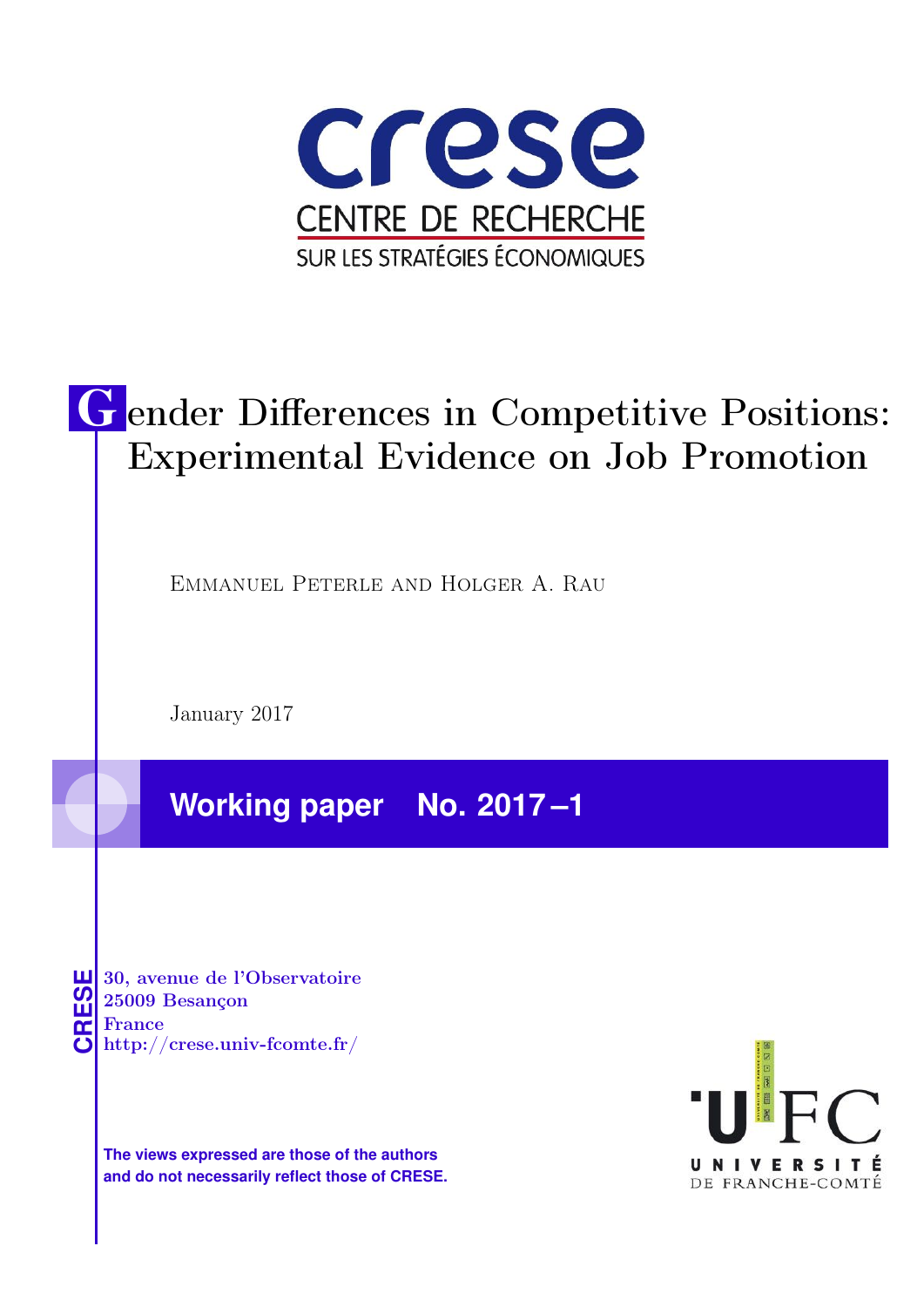## Gender Differences in Competitive Positions: Experimental Evidence on Job Promotion<sup>∗</sup>

Emmanuel Peterlé<sup>†1</sup> and Holger A. Rau<sup>‡2</sup>

 $1$ Univ. Bourgogne Franche-Comté, CRESE EA3190, F-25000 Besancon, France  $2$ University of Göttingen, Germany

#### January 2017

#### Abstract

This paper analyzes gender differences in access to competitive positions. We implement an experiment where workers can apply for a job promotion by sending a signal to their employer. We control for gender differences in anticipation of discrimination in a treatment where a computer randomly recruits. Discriminatory behavior by the employer is isolated in a treatment where workers cannot send signals. We find that gender disparity among promoted workers is highest when workers can apply for promotion and employers recruit. Strikingly, the gender composition in competitive position is balanced in the absence of a signaling institution. When signaling is possible, we observe that female workers who do not request a promotion are discriminated against.

JEL Classification numbers: C9, J24, J70.

Keywords: Experiment, Discrimination, Gender Differences, Real Effort.

<sup>∗</sup>We thank Sabine Fischer, Kerstin Grosch, and Stephan M¨uller for helpful comments. We are also indebted to the audience of the 2016 ESA World Meeting in Jerusalem. We gratefully acknowledge financial support from the Fritz Thyssen Foundation.

<sup>&</sup>lt;sup>†</sup>Univ. Bourgogne Franche-Comté, 45D Avenue de l'observatoire, 25030 Besançon (France), E-mail: emmanuel.peterle@univ-fcomte.fr

<sup>&</sup>lt;sup>‡</sup>Corresponding author, Platz der Göttinger Sieben 3, 37073 Göttingen (Germany), E-mail: holger.rau@uni-goettingen.de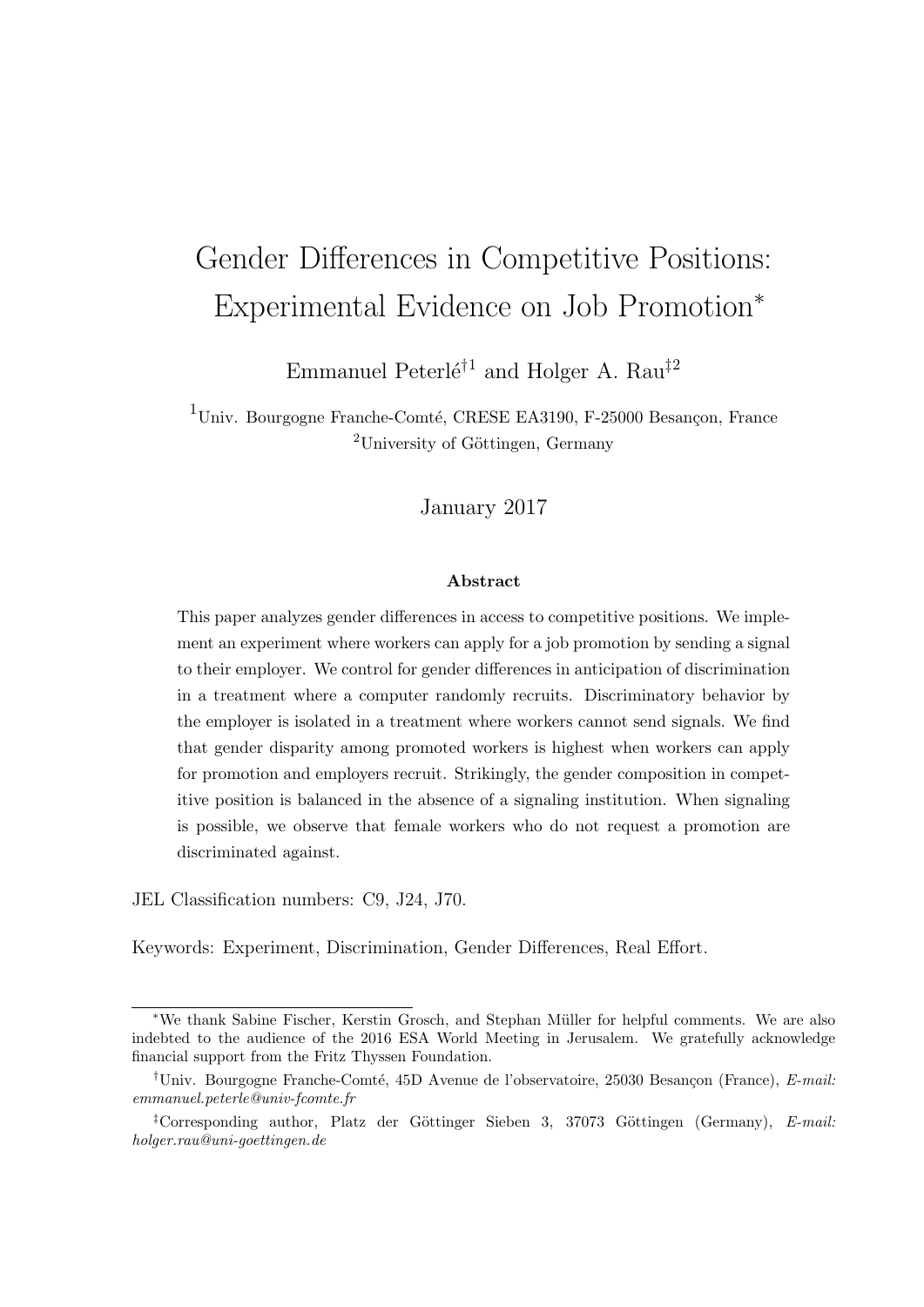## 1 Introduction

The gender wage gap is a conspicuous phenomenon in labor markets. Though policymakers have carried out many attempts to attenuate the pay gap, it turns out that women still earn significantly less than men. In 2013, data of the OECD countries revealed an unadjusted gender wage gap of 15% (OECD, 2016). Many explanations exist for this prominent wage differential. There is evidence that a large fraction is caused by performance differences (e.g., Blau and Kahn, 1992). That is, women often work part time (Manning and Petrongolo, 2008), do not choose competitive high-income jobs (Daymont and Andrisani, 1984), and rarely work in executive positions (OECD, 2016).

The question remains: "why are women underrepresented in these areas?" One reason may be that gender differences in professional development exist. First, women often anticipate a shorter work life and therefore are less likely to advance their academic (Kahn, 1993) and professional careers (Blau and Kahn, 2000). Second, women may ask less often for job promotions (Babcock and Laschever, 2009).<sup>1</sup> In a field experiment Leibbrandt and List (2014) show that women are less likely than men to negotiate on wages. Recently, laboratory studies highlighted the role of gender differences in preferences (Croson and Gneezy, 2009) and offered behavioral explanations for womens' reluctance to apply for promotion. The experiments of Niederle and Vesterlund (2007) demonstrate that women tend to "shy away from competition." Whereas, Gneezy et al. (2003) show that women perform worse in competitive environments. These examples illustrate that attitudes toward competition may explain why women refrain from selecting competitive jobs or rarely apply for promotion. Although, these findings provide interesting insights, they neglect an important aspect of the labor market: the "demand side."

The adjusted gender wage gap is positive and suggests that supply-side-based differences cannot fully explain the occurrence of the pay differential. There is evidence that the demand-side matters, i.e., employers discriminate against equally qualified women in remuneration (Heinz et al., 2016) or hiring (Bohnet et al., 2015; Beaurain and Masclet, 2016) decisions. The presence of employers also crucially matters for the professional development of employees. First, it may be that few women are promoted because employers favor male applicants over female applicants. Second, the low existence of female executives may be a result of women not applying for promotion as they might anticipate the discriminatory behavior of employers. Analyzing the interplay of the supply and demand side in job-promotion decisions is promising, as it helps to understand how competitive

<sup>&</sup>lt;sup>1</sup>Experimental evidence by Rigdon (2012) also suggests that women ask for less in modified demand ultimatum games. The author finds that this ultimately leads to a gender wage gap.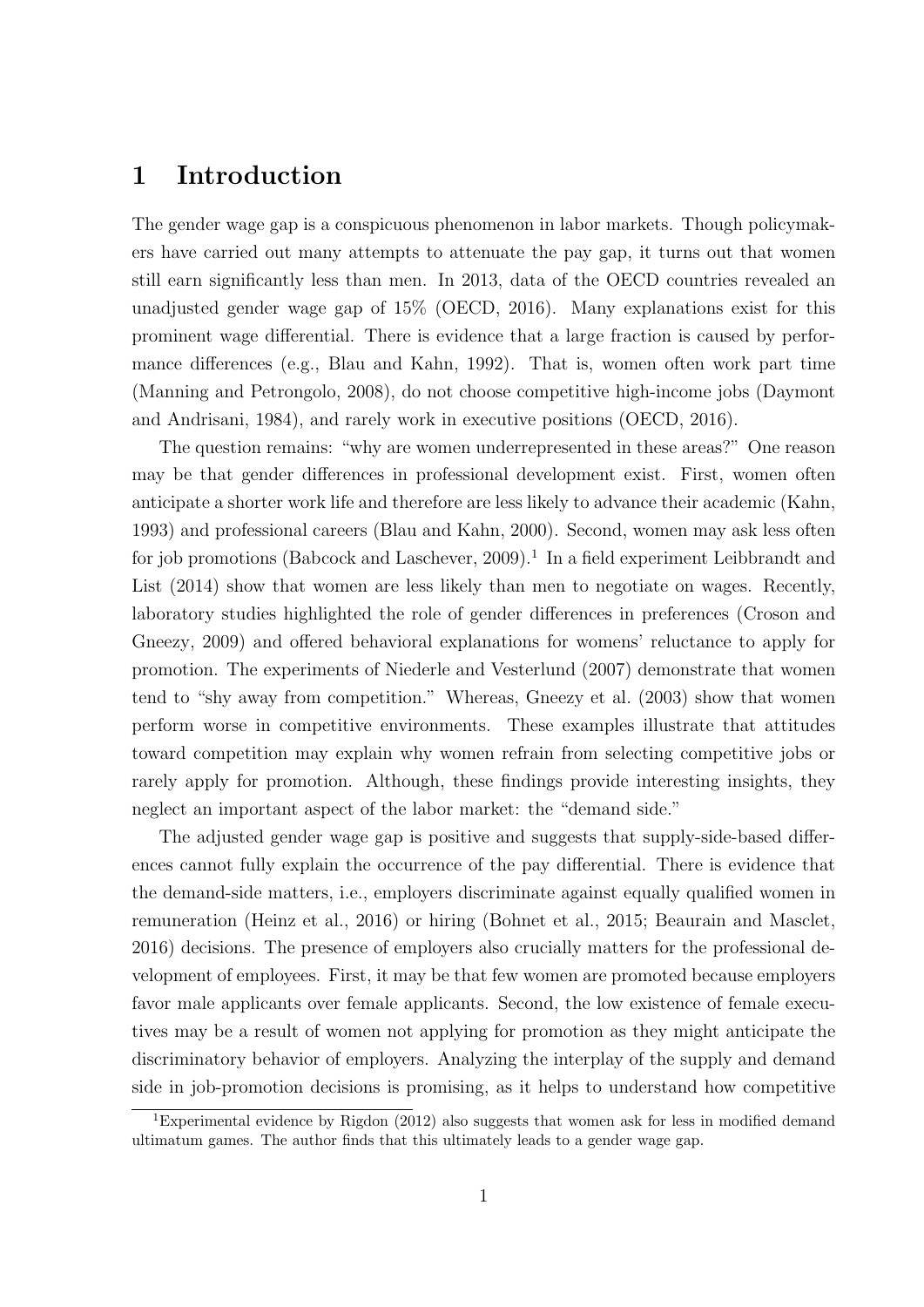positions are achieved.

In this paper we present an experiment on job-promotion decisions where workers and employers simulatenously decide. The experiment aims at investigating the impact of promotion opportunities for the filling of competitive positions. We study the role of gender differences in competitiveness when women can apply for a job promotion in the presence of employers. A major interest is whether female applicants anticipate that workers may discriminate against them. The experiment also investigates employers' reactions, i.e., whether employers discriminate against females when workers can apply for a promotion. Moreover, we focus on the treatment of employees who decide not to apply for a job promotion. Our experiments extend the real-effort framework of Niederle and Vesterlund (2007). In the main treatment employees first decide whether to apply for a competitive job or whether to work under a piece rate. In a next step, the employer is informed of the number of applicants for the job and their gender. Afterwards, the employer makes the promotion decision. Finally, the workers generate the firm revenue in their allocated positions (competitive or non-competitive job). We make use of two control treatments which isolate the impact of job-promotion opportunities on the behavior of employees and employers. The first control treatment tests whether the possibilities females have to apply for promotion affects employers' choices. Therefore, workers cannot apply for job promotion in this treatment. Another control treatment isolates whether women anticipate possible discrimination by the employers. Here, the promotion decision is not taken by an employer. Instead, the selection is made by the computer.

Our data find a substantial gender gap in competitive positions when employees can apply for these positions. We find that more than 70% of competitive positions are held by male employees, whereas only 29% of women advance to competitive jobs. A closer look indicates that females signal their willingness to compete significantly less often than males. Notably, this drives our gender gap in access to competitive positions in two aspects. First, males are more likely to be selected as they more frequently send signals. Second, employers prefer to promote male employees when male and female employees decide not to apply for promotion. We do not observe raw discrimination against female workers in the absence of the opportunity to send signals. In this case the gender pay gap shrinks, i.e., only 55% of men hold competitive positions.

Our findings contribute to a better understanding of females' access to competitive positions. The insights on the effects of job-promotion opportunities may help to improve the design of job environments to attenuate the gender wage gap.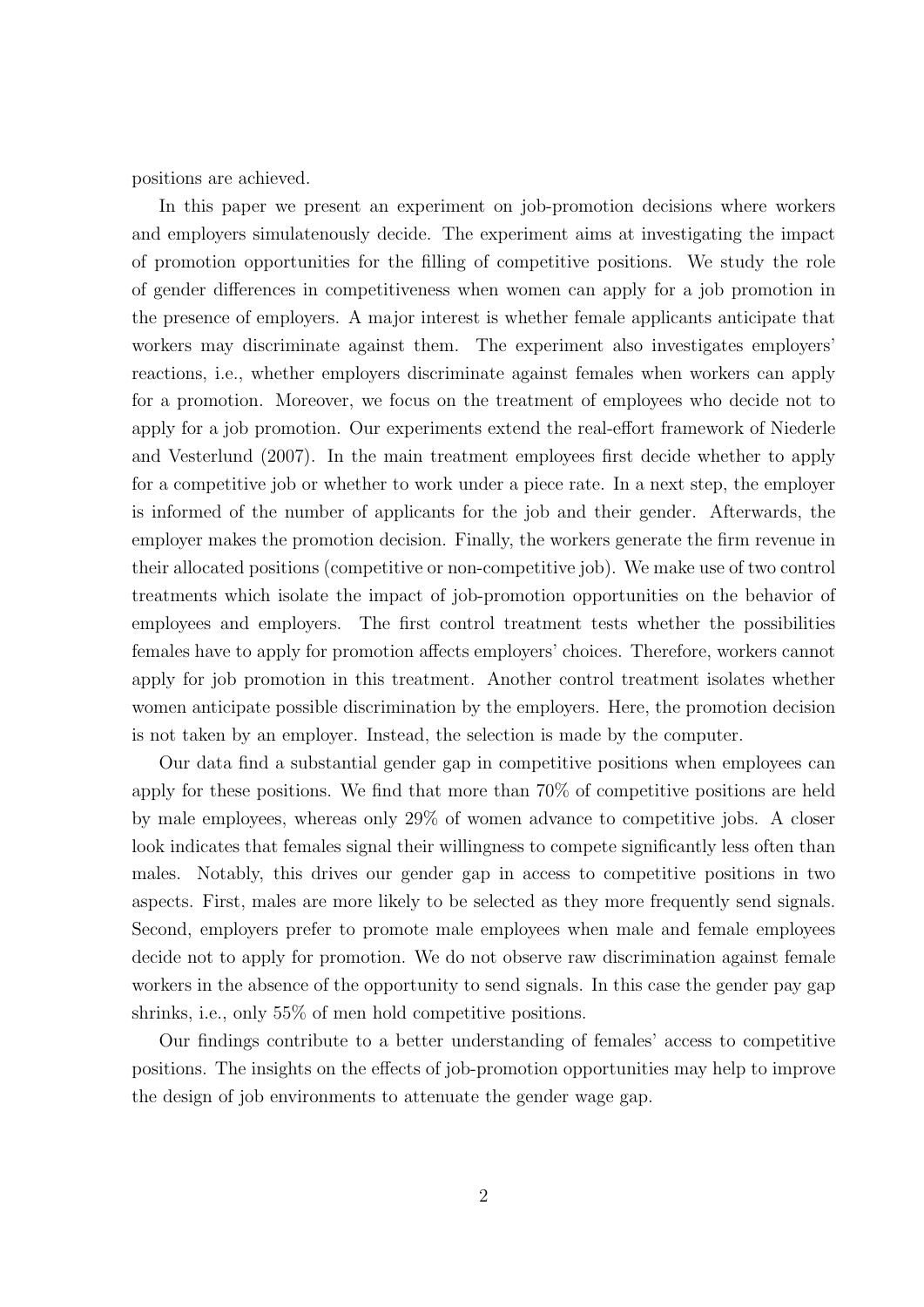## 2 Experimental design

#### 2.1 Design overview

In our experiment, we use the real-effort task introduced by Niederle and Vesterlund (2007). Participants perform a simple arithmetic task where they add sets of five twodigits numbers for five minutes. Our experiment is divided into four games.

In the first game, all participants perform the task and are paid according to a piece-rate payment scheme. They receive  $\epsilon 0.50$  for every correctly solved problem. In game two, all participants enter a three-player, winner-takes-all tournament. They are matched with two counterparts, and performances are compared to determine payoffs (Niederle and Vesterlund 2007). The participant that achieves the best performance receives  $\epsilon$ 1.50 for every correctly solved problem. The two losing participants do not earn payment for this game. Ties at the top position are solved with a random draw. The third game resembles an experimental promotion game to which participants take part either in the role of worker or the role of employer. We conduct three treatments which follow a betweensubjects design that differs in the actions participants can undertake in game three. We describe this game in further detail in the next subsection. Finally, we elicit participants' risk attitude in game four of our experiment. We implement the lottery-choice task introduced by Eckel and Grossman (2002). Participants are given six gambles with two possible outcomes (low payoff/high payoff) each. Both events occur with a likelihood of 50%. The lotteries differ both in expected payoffs and in the variance of the outcome distribution (see table 1 below). Choices are numbered from 1 to 6 and are sorted from the safest to the most risky lotteries. Risk is measured as the standard deviations of payoffs (Eckel and Grossman 2002).

| Choice         | Low Payoff $(\epsilon)$ | High Payoff $(\epsilon)$ |      | Exp. payoff Implied CRRA Range |
|----------------|-------------------------|--------------------------|------|--------------------------------|
|                | 5.60                    | 5.60                     | 5.60 | 3.46 < r                       |
| 2              | 7.20                    | 4.80                     | 6.00 | 1.16 < r < 3.45                |
| 3              | 8.80                    | 4.00                     | 6.40 | 0.71 < r < 1.16                |
| $\overline{4}$ | 10.40                   | 3.20                     | 6.80 | 0.50 < r < 0.71                |
| 5              | 12.00                   | 2.40                     | 7.20 | 0 < r < 0.50                   |
|                | 14.00                   | 0.40                     | 7.20 | r<0                            |

Table 1: The gamble choices in game four.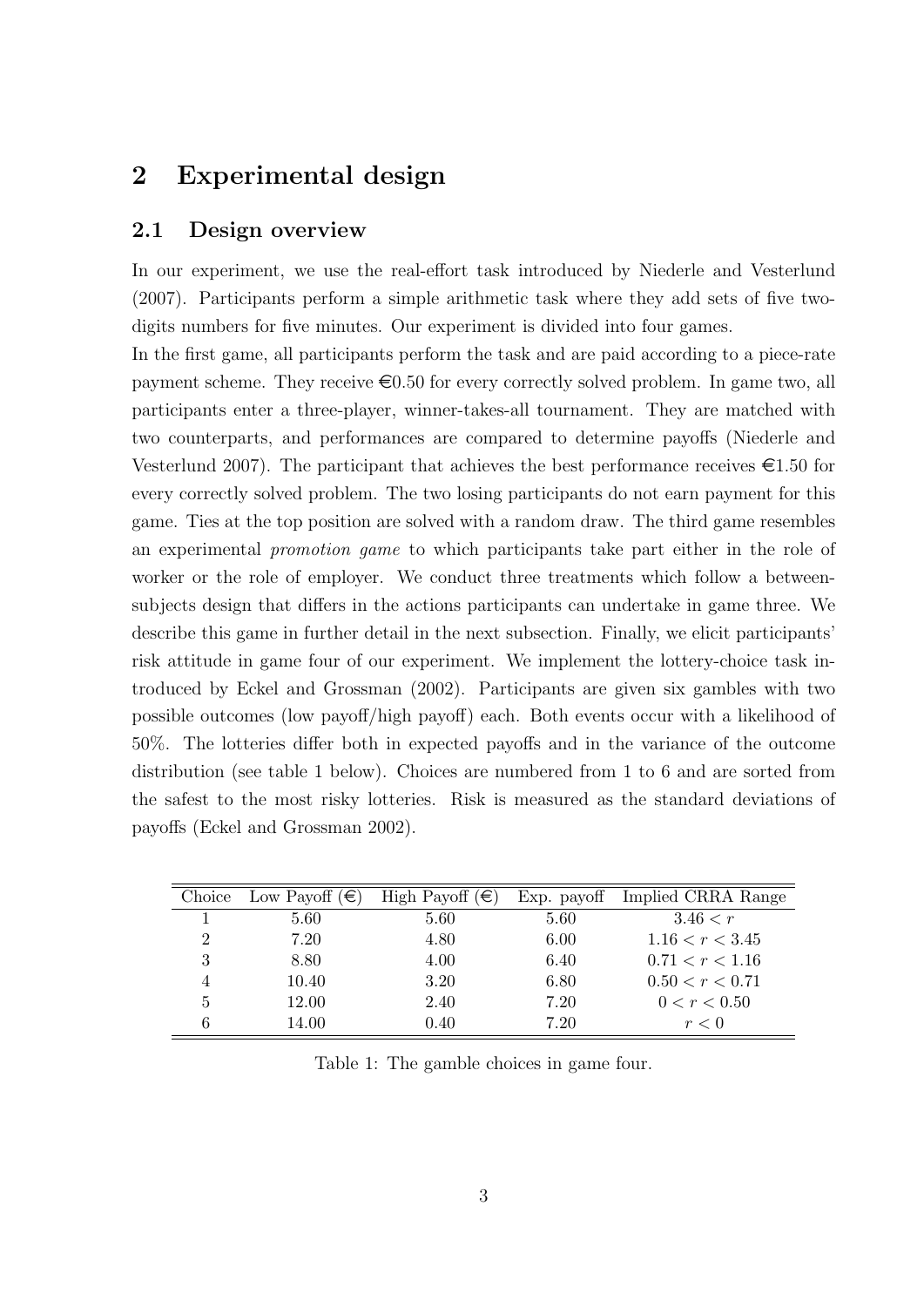#### 2.2 The promotion game

In game three of the experiment, participants are randomly assigned either to the role of an employer or of a worker. Experimental firms are formed by matching together one employer and three workers. Those groups take part in an experimental setting that we refer to as the promotion game. In each experimental firm, one competitive position is to be filled. In this position the payment of the worker depends on the performance in a winnertakes-all tournament. Whereas, two workers are paid according to a piece rate. The task is exactly the same as the task performed in games two and three of the experiment. The worker who takes part in the tournament is competing against two workers from other firms, who are also taking part in the tournament. For workers, payoffs are similar to those previously described. Under a piece-rate scheme, the worker earns  $\epsilon 0.50$  for each correctly solved problem. Under the tournament scheme, the worker who performs best earns  $\epsilon$ 1.50 for each problem solved, while the others earn nothing. The employer's payoff is entirely determined by the performance of the three workers in the firm. More precisely, the employer earns  $\epsilon 0.20$  for each problem correctly solved by workers performing under a piece rate. The employer receives  $\epsilon$ 1 for each problem correctly solved by the worker performing in the tournament, if this worker wins the competition. The employer receives nothing for the problems solved by the worker performing in the tournament if she loses the tournament.

Our experimental setting aims at identifying two main channels through which female underrepresentation in competitive positions may occur. For that reason, we run three treatments that differ in the set of actions available to participants. We first present the Baseline treatment, which allows both workers and employers to take action. We then present the No Selection and the No Signal treatments.

The Baseline promotion game consists of three steps. In step one, participants in the role of a worker can state their willingness to enter competition. This statement takes the form of a costly signal that is displayed in the next step to the employer. Workers receive an endowment of  $\epsilon 0.20$  which can be employed to send a signal or it can be kept for themselves.<sup>2</sup> In step two, the employer selects which worker will get promoted to the competitive position. When employers decide on this they are provided with information regarding workers' demographics (gender, age, level of study).<sup>3</sup> Importantly,

<sup>2</sup>We employ a costly signal to integrate a monetary trade-off for the workers to apply or not to apply. Moreover, it can be argued that in real life applying for promotion is time-consuming and comes at opportunity costs.

<sup>&</sup>lt;sup>3</sup>The information on demographics was collected at the beginning of the computer experiments. We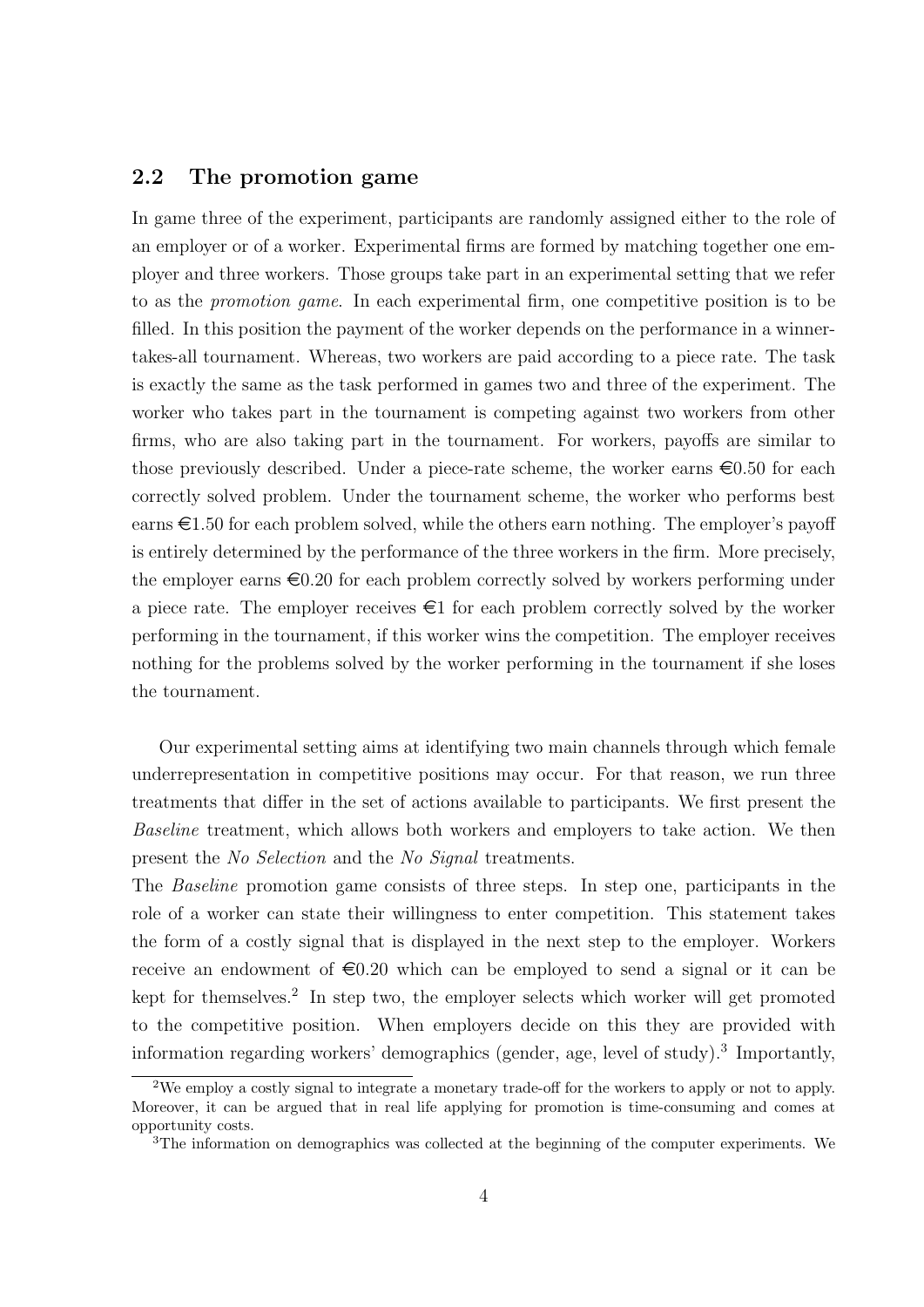employers also receive information on whether workers have sent a signal to apply for promotion. In step three, workers are informed of the remuneration scheme allocated by the employer. Afterwards, workers perform in the task. Workers who have been promoted to the competitive position compete against workers from other firms who were also promoted by their employers. While workers perform the task in the final step of the promotion game, employers face survey questions regarding their beliefs on workers' performances. More precisely, employers are asked to rank the three workers of the firm from the best to the worst-performing in the mandatory tournament of game two.<sup>4</sup> We are particularly interested in the gender composition among promoted workers. An unbalanced composition in the *Baseline* treatment may be due to females "shying away from competition" (Niederle and Vesterlund, 2007) or because of employers selecting men over women (i.e., gender discrimination). To disentangle between these two potential channels, we implement two additional treatments.

In the No Selection treatment, the employer does not select a worker to be promoted. Instead, the selection process is automatic and computerized according to a fair and fully disclosed rule. If only one of the three workers sends a signal, she automatically accesses the competitive position. If more than one worker sends a signal, the computer randomly chooses who among them will access the competitive position. Finally, if no signal is sent the computer randomly picks one of the three workers to enter the tournament. In this treatment, employers do not have direct impact on the selection process. An imbalanced gender composition among promoted participants can only be attributed to gender differences in attitude toward competition.

The No Signal treatment differs from the Baseline in that workers cannot express their willingness to enter the competition. Workers cannot send a signal and employers are only shown demographics (gender, age, level of study) when selecting a worker to be promoted. In this treatment, gender differences in competitiveness have no direct impact on the selection process. Only the choice of the employers could explain a potential gender imbalance in access to promotion.

also present the employers with additional information beside gender. The reason is that we intend to avoid making workers' gender a focal point for employers.

<sup>&</sup>lt;sup>4</sup>We did not incentivize this as we want to avoid strategic behavior motivated by hedging (Blanco) et al. 2010). If the elicitation of the beliefs was incentivized, employers could hedge their outcome by stating that they believe that the promoted worker performed worst.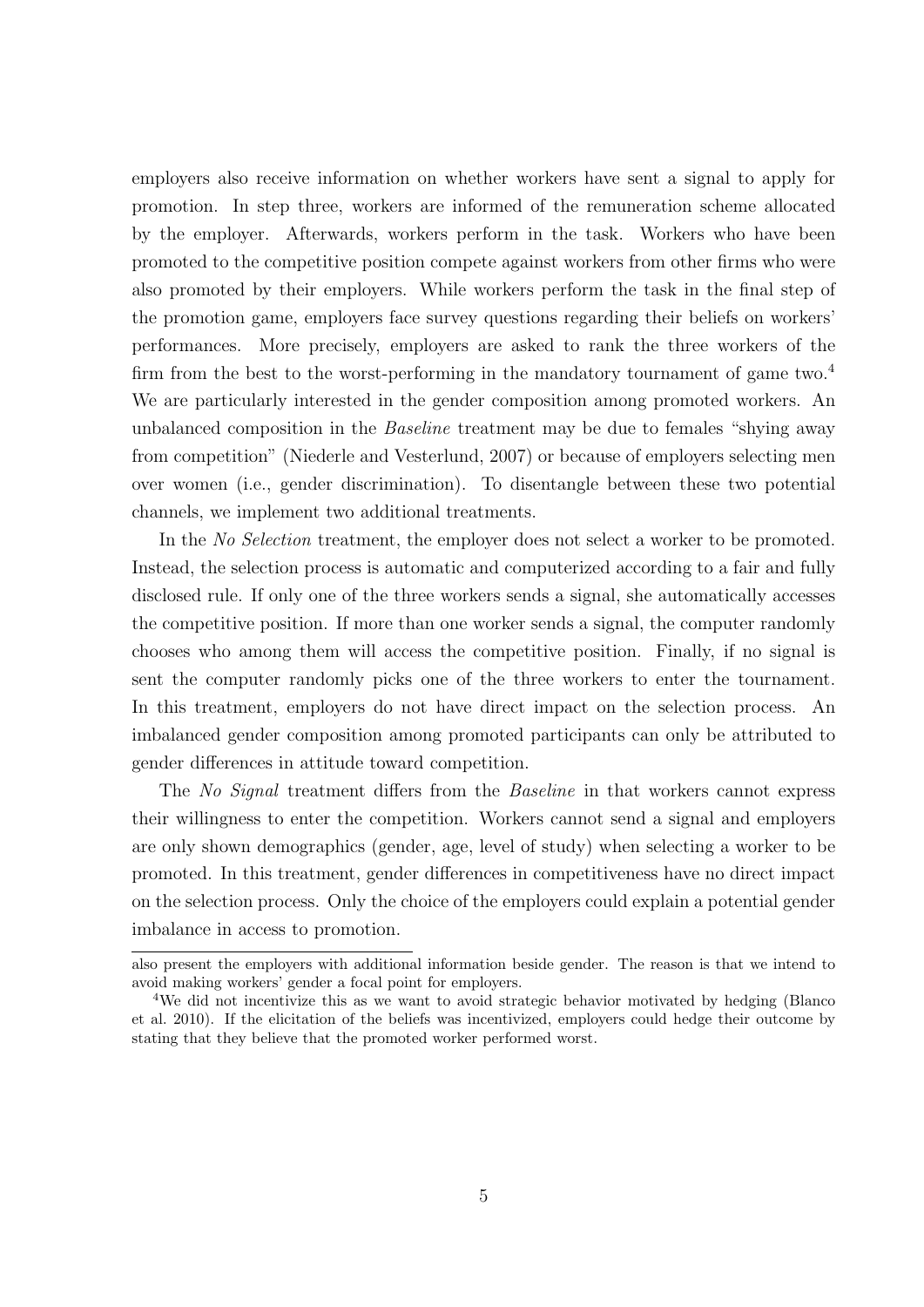#### 2.3 Experimental procedure

The experiment was programmed using z-Tree (Fischbacher 2007). In total, 248 participants were recruited with ORSEE (Greiner 2015) and took part in the experiment (see table 2 below). One hundred and twenty-three women and 125 men participated in the experiment. The subject pool consisted of students from the University of Göttingen from various fields. The sessions lasted approximately 45 minutes. Subjects' average earnings were  $\epsilon$ 10.62, including a show-up fee of  $\epsilon$ 5.

| Treatment       |    | Sessions Participants |
|-----------------|----|-----------------------|
| <b>Baseline</b> | 5  | 96                    |
| No Selection    |    | 64                    |
| No Signal       | h. | 88                    |
| Total           | 14 | 248                   |

Table 2: Experimental procedure

### 3 Results

In this section we report our findings. We start with an overview of the overall result on the gender composition in competitive positions. As a next step we focus on the drivers for the emergence of the outcome we observe. We analyze workers' decisions to send a signal and employers' promotion choices in separate sections. When using non-parametric test methods, we always report two-sided  $p - values$  throughout.

#### 3.1 Gender composition in competitive positions

We first focus on the gender balance in competitive positions, i.e., the proportion of females among the promoted participants. Recall that in the Baseline treatment, the promotion process is affected by both the decision of the worker to send a signal and the choice of the employer. In our control treatments we isolate the drivers for the promotion outcome. First, in the No Selection treatment employers cannot select employees. Hence, only a worker's decision to send a signal affects the promotion outcome. Second, in the No Signal treatment employers select employees, but workers cannot send a signal. As a consequence, imbalanced gender compositions in this treatment can only be attributed to unequal treatment from the employers' side.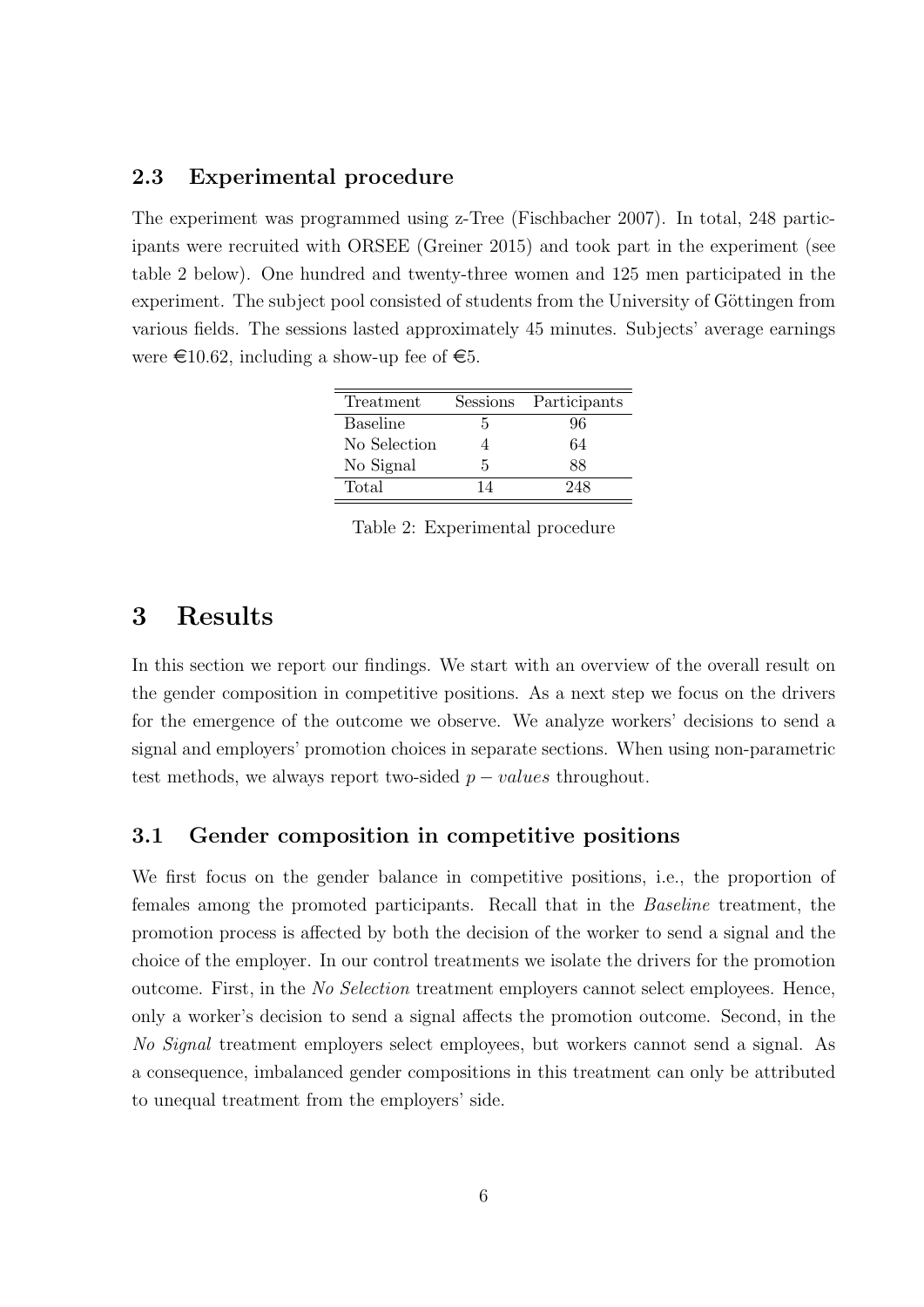

Figure 1: Gender composition in competitive positions

Figure 1 reports gender compositions in competitive positions across our three treatments. A conspicuous finding is that we observe the highest gender gap when employees can send signals and employers select. That is, we find that only 29.17% of promoted participants in Baseline are females. This gender composition is significantly different from a perfectly balanced distribution (proportion test,  $p = 0.041$ ).<sup>5</sup> By contrast, more female workers are promoted when employers cannot select employees. In No Selection, it can be seen that the proportion of female workers increases to 37.50%. In this treatment the gender composition is not significantly different from a perfectly balanced distribution (proportion test,  $p = 0.181$ ). The gender composition is the closest to a perfectly balanced composition in No Signal, where 45.45% of promoted participants are females (proportion test,  $p = 0.777$ . To summarize, our data suggest that a gender gap in competitive positions occurs when employees can send signals and employers decide on promotion.<sup>6</sup> The second finding indicates that parts of this differential may be driven by employers' selection process. The third finding emphasizes that the lion's share of the gender gap may be induced by employees' willingness to apply for promotion.

#### Result 1:

(a) The signaling institution entails a gender gap in promotion to competitive positions.

(b) The gender gap is mitigated when employers do not select. It is close to non-existent

<sup>5</sup>Proportion tests are run to compare the observed distributions with theoretical distributions drawn from the numbers of females and males among workers.

<sup>&</sup>lt;sup>6</sup>All statistical analyses also hold for  $\chi^2$  tests (Baseline:  $\chi^2(1) = 4.508$ ,  $p = 0.037$ ; No Selection:  $\chi^2(1) = 1.689 \ p = 0.194;$  No Signal:  $\chi^2(1) = 0.242, \ p = 0.622$ .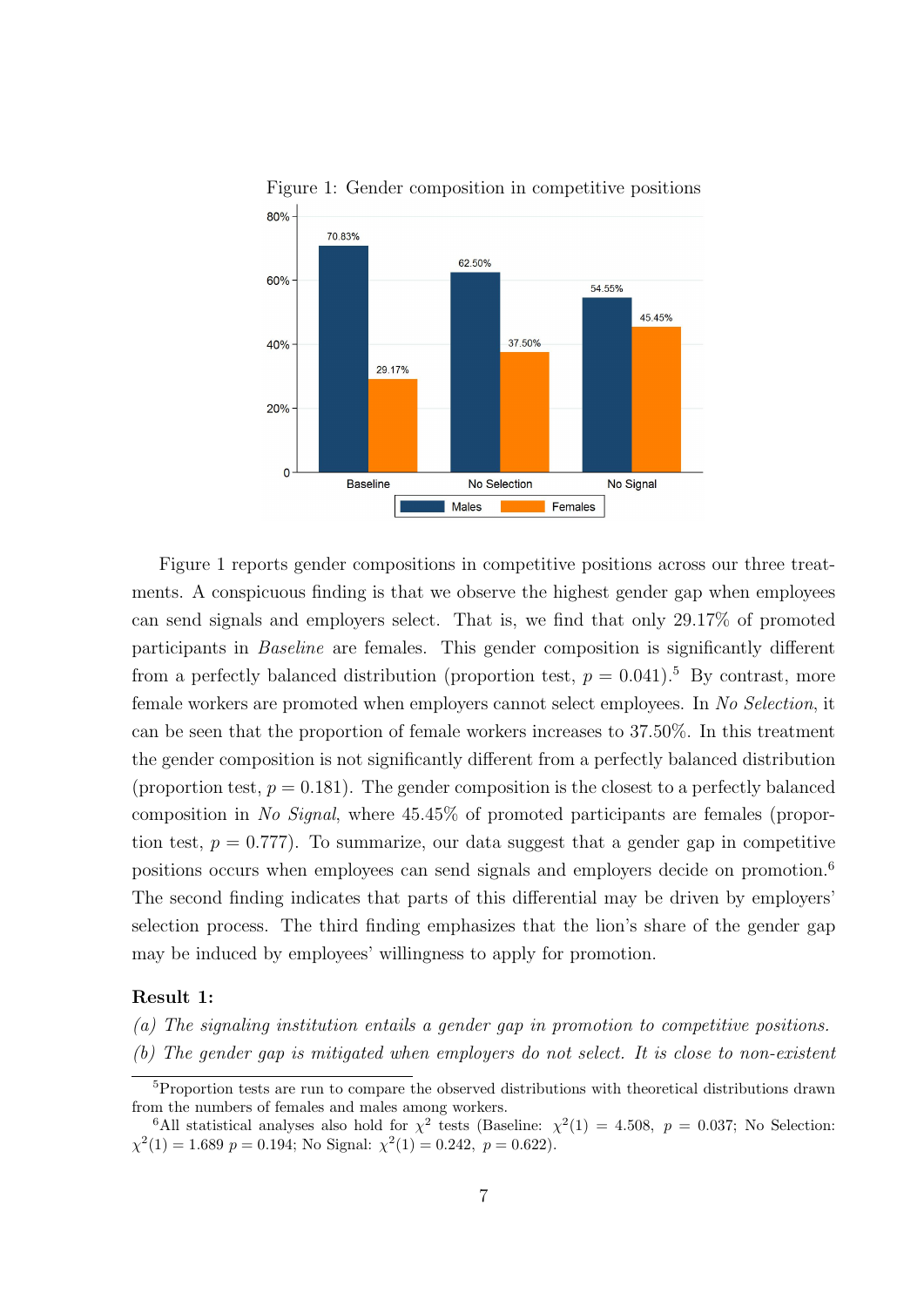when workers cannot signal their willingness to compete and employers select.

In what follows, we further analyze the drivers of Result 1 in terms of employees' behavior and potential discriminatory behavior from the employers' side. The data emphasized that the gender gap is lowest when workers do not have the ability to signal their willingness to compete. Therefore, in the next section we will focus on workers' decisions to send a signal. Afterwards, we explore the role of employers in the promotion process, and how this may affect the probability of women being promoted.

#### 3.2 Gender differences in applications to competitive positions

In this section we only focus on workers and study their inclination to apply for a competitive position. The analysis concentrates on the situations where workers have the opportunity to reveal their willingness to compete by sending a signal. We focus on the treatments where signals can be sent to the employer (Baseline treatment) or to the computer (No Selection treatment).

Our results are in line with previous experimental evidence on gender differences in the willingness to compete (e.g., Niederle and Vesterlund 2007; Croson and Gneezy 2009; Masclet et al. 2015; Heinz et al. 2016).<sup>7</sup> We find in both treatments that women send a signal significantly less often than men. In Baseline, 16.67% of female workers send a signal, whereas this holds for  $44.44\%$  of male workers  $(\chi^2(1) = 6.546, p = 0.011)$ . In No Selection, a significantly lower share of female workers  $(19.23\%)$  send a signal than male workers (45.45%;  $\chi^2(1) = 3.814$ ,  $p = 0.051$ ). Interestingly, the distribution of subjects that send a signal does not significantly differ between the treatment where employers can select the person to be promoted (Baseline) and the treatment where the computer decides (*No Selection*) ( $\chi^2(1) = 0.007$ ,  $p = 0.936$ ). Hence, one might at first conclude that the presence of employers does not influence workers' decision to send signals. However, in the Baseline treatment several channels may be at work. First, similar to the No Selection treatment, it may be that the decision to signal competitiveness is affected by individual risk preferences. Second, it is also likely that female and male workers anticipate that the employer will receive information on their demographics. Thus, it may be that female and male workers react differently to the presence of employers.

To isolate these effects on the determinants of applying for promotion, we run probit regressions on the probability of sending a signal. We present a regression for each treatment where workers can send a signal (Baseline, No Selection).

<sup>7</sup>Note that with the exception of Heinz et al. (2016) these papers do not model employers.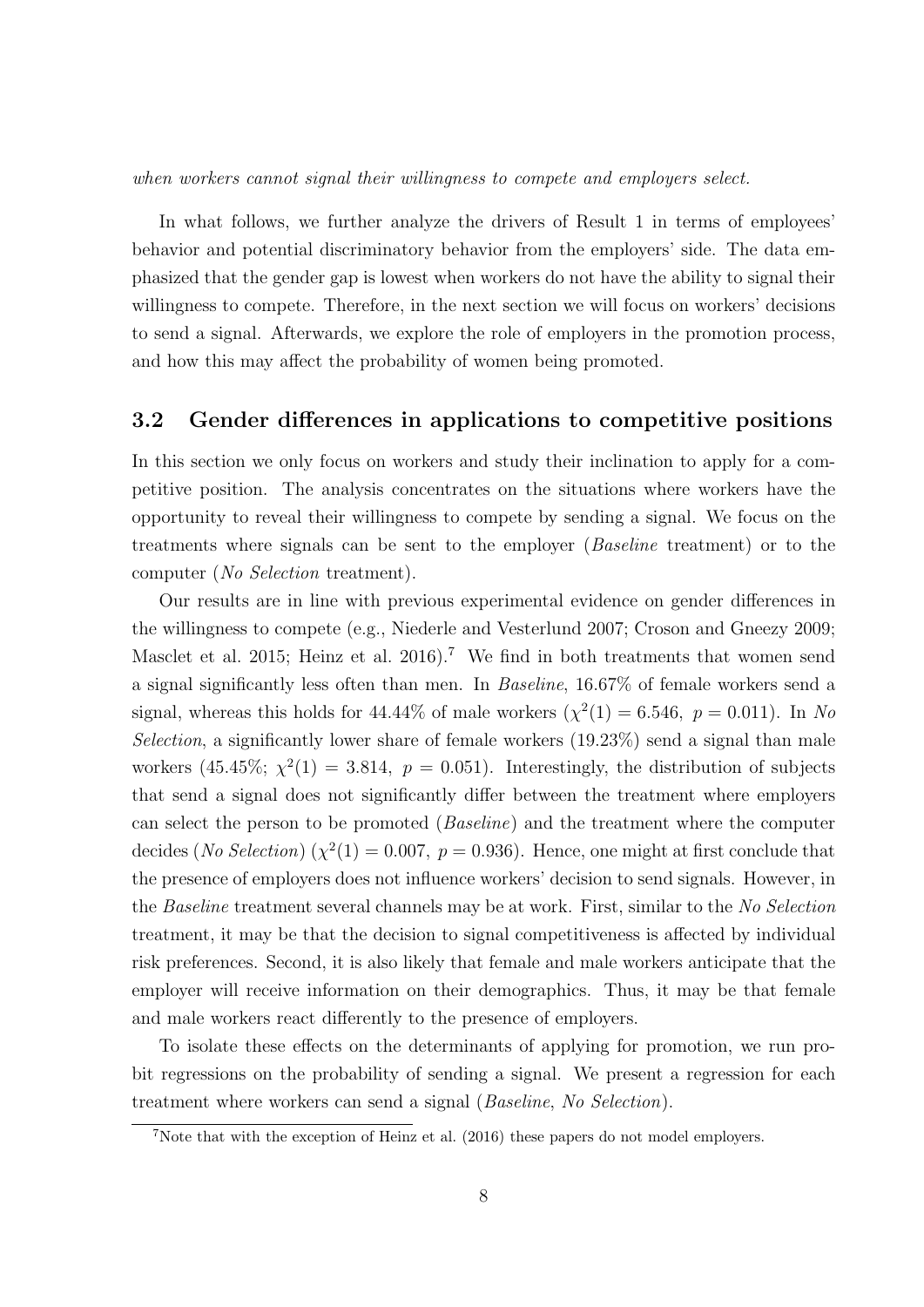|                           | Probability to send a signal<br>(Probit estimates) |              |  |
|---------------------------|----------------------------------------------------|--------------|--|
|                           | Baseline                                           | No Selection |  |
| Female                    | $-0.745**$                                         | $-0.519$     |  |
|                           | (0.348)                                            | (0.440)      |  |
| Risk tolerance            | $0.270**$                                          | $0.285**$    |  |
|                           | (0.123)                                            | (0.126)      |  |
| Level of study            | $-0.017$                                           | $-0.016$     |  |
|                           | (0.063)                                            | (0.059)      |  |
| Economist                 | 0.214                                              | $-0.224$     |  |
|                           | (0.335)                                            | (0.434)      |  |
| Score in first tournament | 0.044                                              | $0.127**$    |  |
|                           | (0.039)                                            | (0.062)      |  |
| Constant                  | $-1.783**$                                         | $-2.474***$  |  |
|                           | (0.781)                                            | (0.893)      |  |
| Observations              | 72                                                 | 48           |  |
| Mc Fadden's $R^2$         | 0.1581                                             | 0.1950       |  |

Table 3: Determinants of applying for promotion in Baseline and No Selection.

Robust standard errors in parentheses \*\*\* p < 0.01 \*\* p < 0.05 \* p < 0.1

The regressions control for demographics such as the gender of the worker (female), the number of semesters studied so far *(level of study)*. We also add a dummy which is positive for either economic or business students (economist). The models control for subjects' risk preferences (risk tolerance), measured in part four of our experiment.<sup>8</sup> Finally, score in first tournament controls for participants' ability which is measured as the number of correctly solved puzzles in the mandatory tournament (part two of our experiment).

The first column confirms our previous finding, that women are less likely than men to send a signal in Baseline. The second regression suggests that this is not the case in No Selection. That is, the coefficient of female is negatively significant in Baseline and insignificant in No Selection. We find evidence that risk-averse individuals tend to shy away from competition. That is, *risk tolerance* is positively significant in both treatments. Thus, subjects with a more pronounced degree of risk tolerance are more likely to send a signal. Interestingly, Table 1 shows that the determinants of applying for promotion in

 ${}^{8}$ Risk tolerance is a variable ranging from 1 to 6, which takes the value 1 if the individual has chosen the risk-free lottery and 6 if the individual has chosen the riskiest lottery.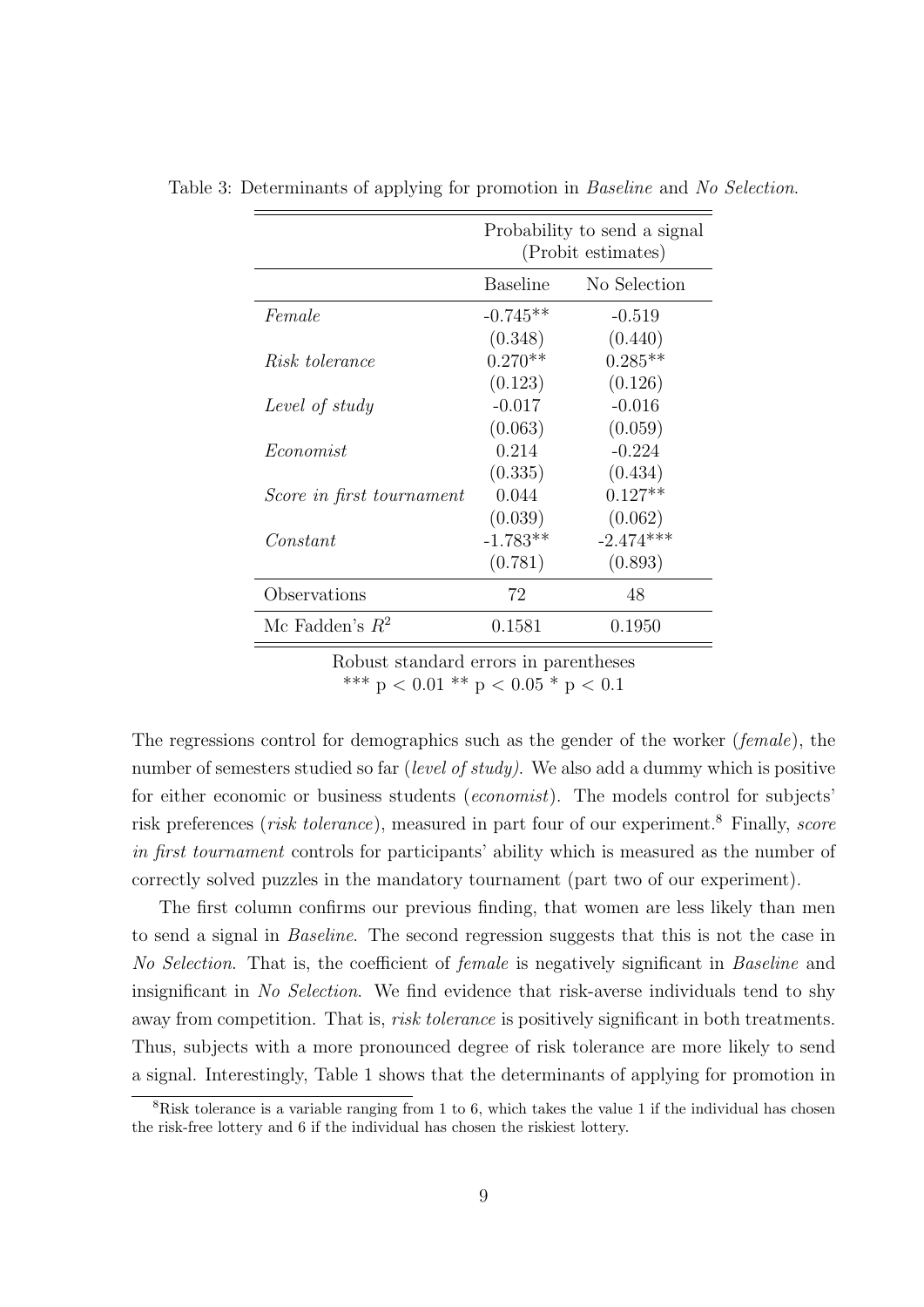No Selection contrast from the ones in Baseline. In No Selection, being a female does not appear to have a significant impact on the decision to send a signal. By contrast, risk tolerance and subject's ability significantly increase the probability of applying for promotion.

The regression results shed new light on the seemingly similar gender gap in competitiveness between the Baseline and the No Selection treatments. Although females in No Selection send a signal significantly less often than men, being a woman per se does not appear to affect this decision.<sup>9</sup> It turns out that the gender difference in risk tolerance is the most compelling argument to explain the observed gender-application gap in this treatment. Indeed, we find in the No Selection subsample that women are significantly more risk averse than men (Mann-Whitney test,  $p = 0.013$ ).<sup>10</sup>

By contrast, in the Baseline treatment, the signal sent by candidates to the competitive position is considered by the employer, who also has access to information regarding age, level of study, and particularly gender. Women anticipating gender-based discrimination from employers may be reluctant to spend money on a signal that will anyway be disregarded. This is not the case in the No Selection treatment, where the computer automatically promotes the applying worker or makes a random draw if too many workers apply. The anticipation of discriminatory practices may therefore offer a possible explanation for our findings.<sup>11</sup> We summarize the findings in Result 2.

#### Result 2:

(a) In the presence and absence of employers, women send less signals than men. (b) In the presence of employers, female and risk-averse workers send less signals. In the absence of employers, only risk aversion can explain why workers send less signals.

#### 3.3 Employers' selection of applicants

In this section we turn to the analysis of employer behavior. Another possible explanation for gender differentials in access to promotion is the presence of discriminatory practices

<sup>9</sup>Results presented in table 3 hold when specifying a bootstrap estimation of standard errors.

 $10$ In the *Baseline* subsample, women and men do not differ in risk tolerance (Mann-Whitney test,  $p = 0.322$ . However, a significant difference can be found in No Signal (Mann-Whitney test,  $p = 0.006$ ). The pooled data suggest that females are more risk averse than males (Mann-Whitney test,  $p < 0.001$ ), which is in line with other experiments (e.g., Eckel and Grossman 2008; Charness and Gneezy 2012)

 $11$ An alternative explanation for our findings can be that women, compared to men, are more reluctant to display initiative. Evidence of this can be found in the bargaining literature which reports that: "women don't ask" in negotiations (Babcock and Laschever 2009). An interpretation may be motives of image concern, i.e., women could be perceived as acting unladylike if they behave too demanding.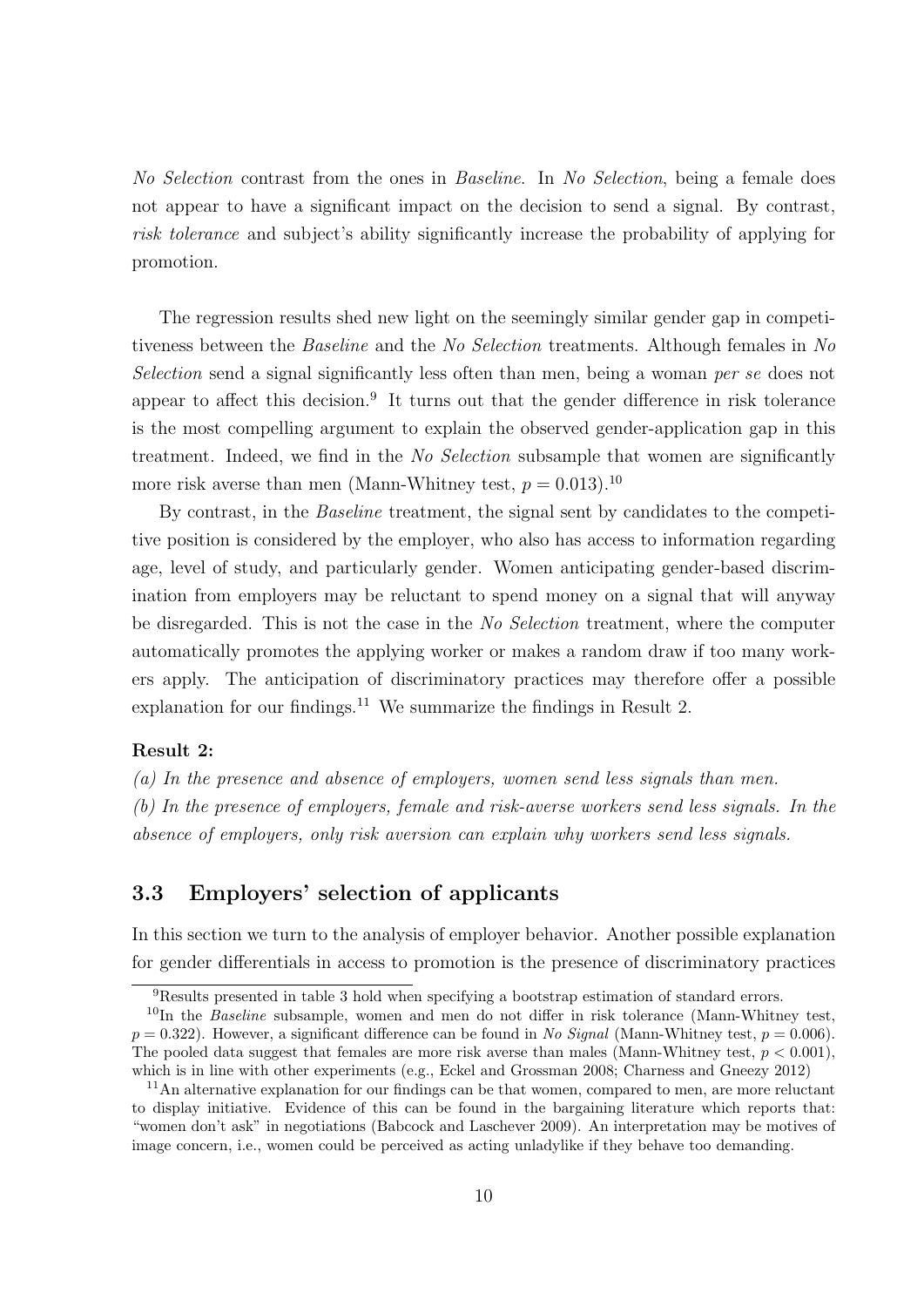against women. Our data show that the underrepresentation of females in competitive positions narrows down in the No Selection treatment, where employers are not involved in the promotion process. This may be explained by an amplified gender gap induced by discriminatory behavior of the employers in the Baseline treatment. Our previous findings suggest that this may also be caused by women being more eager to apply for the competitive position when no discrimination is possible. We now investigate whether female workers suffer from an unequal treatment in our experiment. We therefore analyze the treatments (*Baseline* and *No Signal*) where employers have the opportunity to decide which worker should be promoted to the competitive position. Before analyzing possible discriminatory behavior, we focus on workers' performance to study whether favoritism of male workers may be justified by performance arguments. In all stages of our experiment we do not observe any gender gap in the task performance. This is supported by Mann-Whitney tests on gender differences in performance (piece rate:  $p = 0.437$ , tournament:  $p = 0.658$ , and the selection stage:  $p = 0.448$ ). This confirms the findings in Niederle and Vesterlund (2007). As a consequence, if an employer intends to select the promoted worker solely on a performance criterion, gender should be regarded as irrelevant.

Table 4 reports estimates of probit regressions aiming at identifying the determinants of selection in the competitive positions. The models incorporate a dummy (signal) which is positive when employees send a signal to the employer. We also test for the impact of the information on workers' gender (female). Moreover, we control for the impact of the information regarding workers' demographics (age and level of study).

Model (1) shows that in *Baseline* workers who send a signal are significantly more often promoted. Interestingly, even when controlling for signal, females are less often selected for job promotion. That is, the coefficient of female is significantly negative. More information can be obtained by having a closer look at the data. When comparing women and men that send a signal, we do not observe any gender inequality in promotion decisions. In that case, 66.67% of women are selected for the tournament, compared to 56.25% of men (Mann-Whitney test,  $p = 0.666$ ). However, significant gender inequality appears when comparing women and men that did not send a signal. In that case, only 10% of women are selected for job promotion as compared to 40% of men (Mann-Whitney test,  $p = 0.013$ ). This finding is confirmed in Model (2) of table 2. In this regression we include a new interaction variable:  $female \times signal$ . The coefficient associated with this variable is weakly significant, with the opposite sign, and has a similar amplitude to the female coefficient. This suggests that sending a signal cancels out the penalty of being a female on the probability of being selected.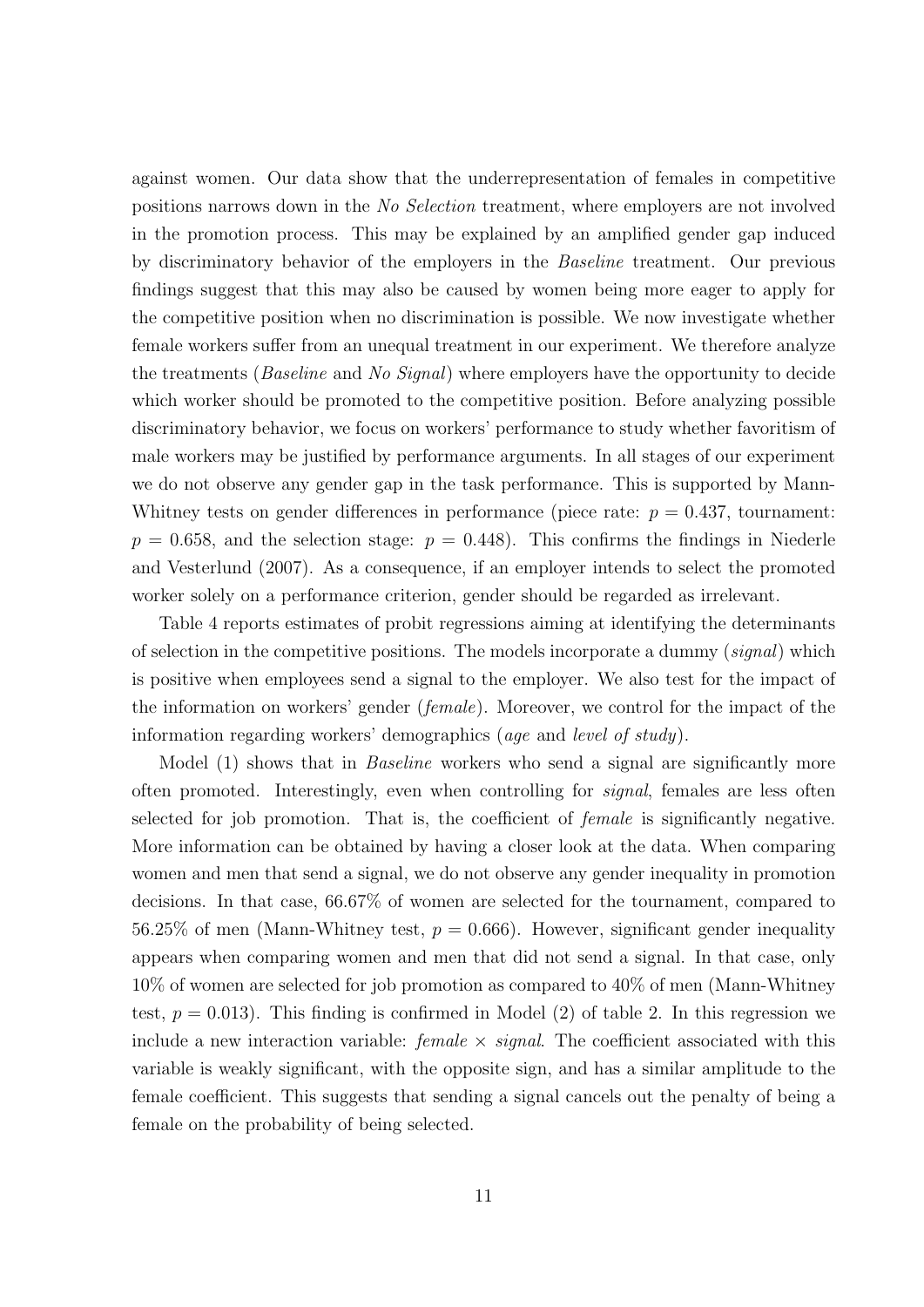|                        | Probability to be selected for tournament<br>(Probit estimates) |             |              |            |  |
|------------------------|-----------------------------------------------------------------|-------------|--------------|------------|--|
|                        | <b>Baseline</b>                                                 |             | No Selection | No Signal  |  |
|                        | (1)                                                             | (2)         | (3)          | (4)        |  |
| Signal                 | $0.925**$                                                       | 0.449       | $1.744***$   |            |  |
|                        | (0.380)                                                         | (0.454)     | (0.448)      |            |  |
| Female                 | $-0.878**$                                                      | $-1.340***$ | $-0.185$     | $-0.300$   |  |
|                        | (0.359)                                                         | (0.440)     | (0.426)      | (0.351)    |  |
| $Female \times Signal$ |                                                                 | $1.379*$    |              |            |  |
|                        |                                                                 | (0.773)     |              |            |  |
| Age                    | $-0.089**$                                                      | $-0.094*$   | $-0.024$     | $-0.153**$ |  |
|                        | (0.043)                                                         | (0.055)     | (0.036)      | (0.060)    |  |
| Level of study         | 0.081                                                           | 0.097       | 0.001        | 0.056      |  |
|                        | (0.073)                                                         | (0.075)     | (0.066)      | (0.061)    |  |
| Constant               | 1.372                                                           | 1.626       | $-0.408$     | $3.035**$  |  |
|                        | (1.101)                                                         | (1.375)     | (0.931)      | (1.451)    |  |
| Observations           | 72                                                              | 72          | 54           | 66         |  |
| Mc Fadden's $R^2$      | 0.1916                                                          | 0.2273      | 0.3611       | 0.0770     |  |

Table 4: Access to promotion

Robust standard errors in parentheses

 $***p<0.01,***p<0.05,***1$ 

Model (3) reports estimates in the No Selection treatment. Here, the selection process is carried out by the computer that uses only the signal sent as a determinant of choice. Our regression results in Model (3) validate this approach and highlight that the coefficient associated with signal is highly significant and positive. This demonstrates that only the signal mattered in the selection process. Model  $(4)$  reports estimates in the No Signal treatment. Here, employers select a worker to be promoted without having any information about the worker's willingness to compete. In this context, we find that the coefficient associated with female is insignificant. Hence, women do not appear to be generally discriminated against in the No Signal treatment.

#### Result 3:

- (a) Workers who send a signal are significantly more often promoted.
- (b) When signals are possible women are discriminated against, unless they send a signal.

Although we do not find evidence of discrimination in the No Signal treatment, where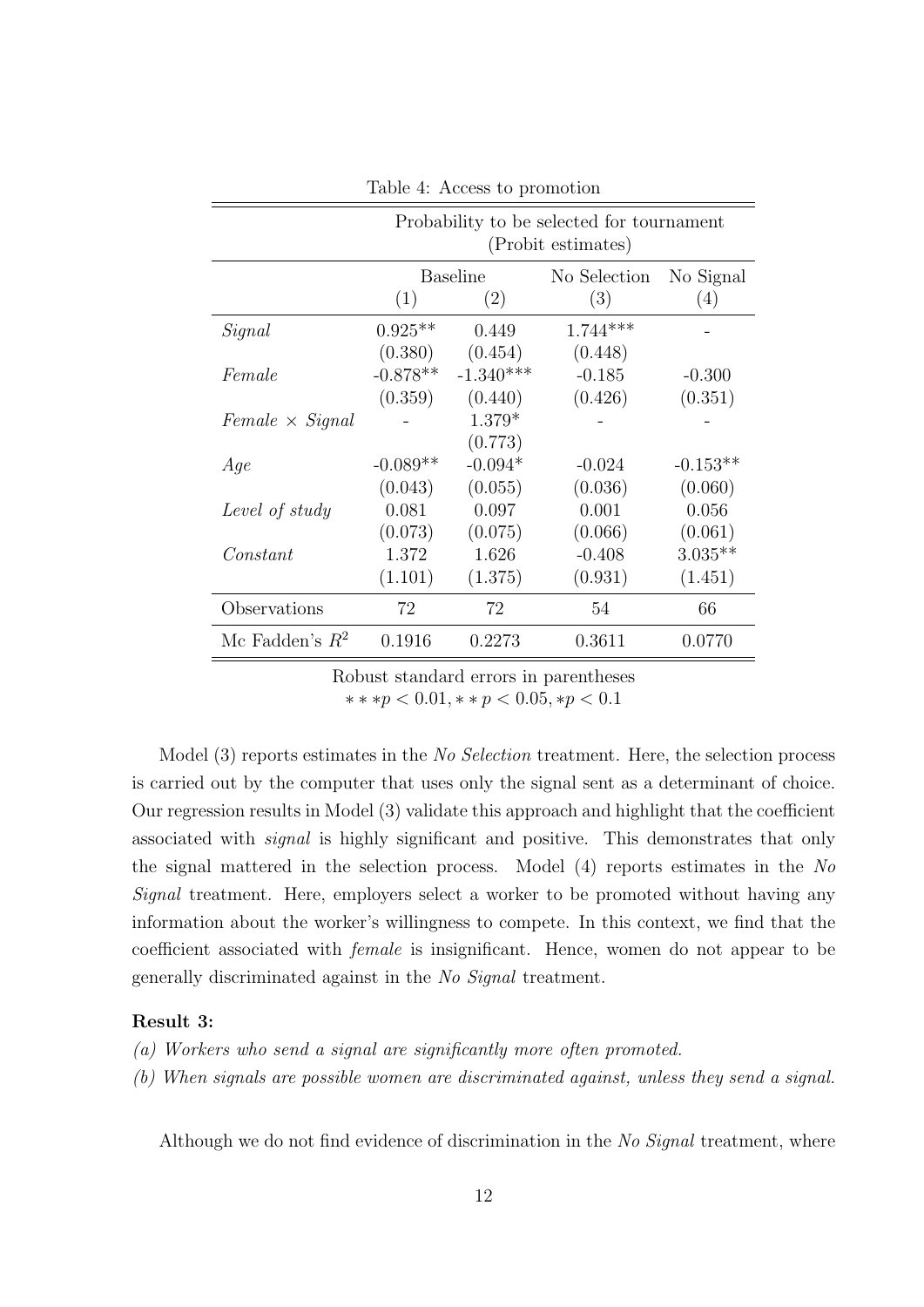employers' decisions cannot be affected by workers' willingness to compete, our data suggest the presence of unequal treatment in the Baseline treatment. Women who do not display a willingness to apply for promotion are significantly less often promoted than men in the same position. An interpretation may be that employers in the Baseline treatment interpret a worker's application for promotion as a signal of a high-performing or motivated worker. This is probably the reason why workers who send a signal are most often promoted. Hence, female workers have the chance to outpace male competitors by sending a signal. The functioning of this process was demonstrated by the significantly positive effect of *female*  $\times$  *signal* in Model (2). However, if workers do not send signals the employer has to hold a belief on workers' performance in the task. In this case, it is possible that employers in *Baseline* may hold the belief (wrongly)<sup>12</sup> that male workers achieve a better performance than women. As a consequence, it is possible for them to discriminate against women and show a preference for male non-applicants.

Our experimental design allows us to get some input into the role of beliefs in the selection process. While workers were performing the task in game three, we asked employers a series of questions regarding their beliefs on workers' performance. More precisely, they were asked to rank the three workers of the firm from the best performing to the worst performing, according to their beliefs. We find that employer's ranking is directly related to their decision in the selection process. Females are considered on average as less performing than males in the *Baseline* treatment (Mann-Whitney test,  $p = 0.002$ ) and to a lesser extent in the No Signal treatment (Mann-Whitney test,  $p = 0.073$ ). When comparing only women and men who sent a signal in the Baseline treatment, no gender difference is found (Mann-Whitney test,  $p = 0.666$ ). This support our interpretation that signaling willingness to compete cancels out the pre-existing prejudice against females.

## 4 Discussion

Several precautions should be taken when interpreting and extrapolating our findings. First, we acknowledge that a contextualized lab experiment is unlikely to capture the whole complexity of existing promotion processes. Our experiment aims at identifying specific behavioral mechanisms that cannot be observed in non-experimental data. We do believe that laboratory experiments do not compete with other empirical approaches,

 $12$ Recall, that no gender differences in performance exist. Thus, believing that male workers achieve a better outcome is incorrect.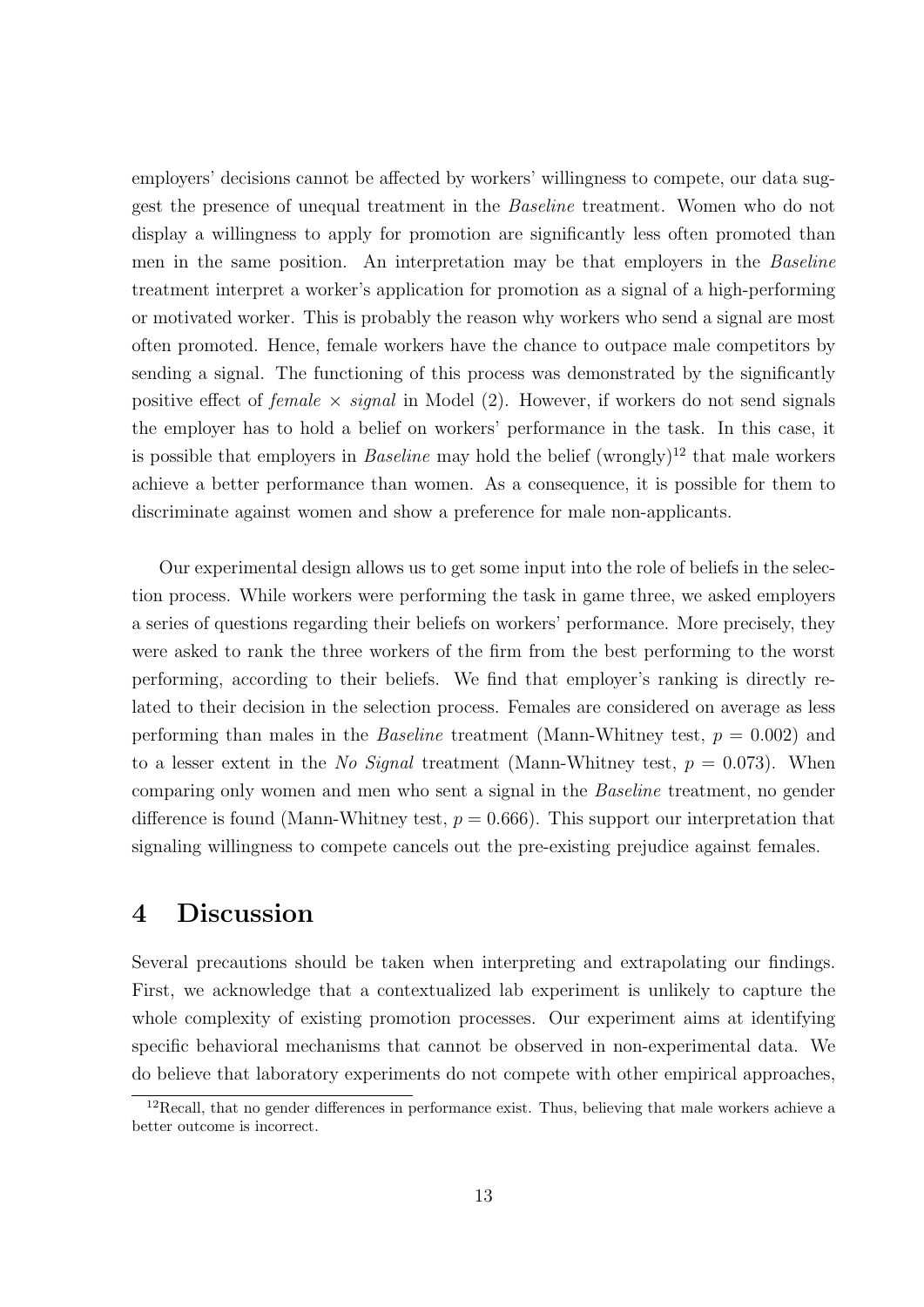but are rather complementary. Second, promotions in our experimental setting are based on the experimental design of Niederle and Vesterlund (2007). We therefore apply a tournament-based remuneration scheme where the expected value does not exceed the alternative piece-rate scheme. Although this may narrow down the scope of our study on promotion to competitive positions, it allows direct comparisons to existing experimental studies.

We find that women apply less frequently than men to competitive positions, i.e., they send signals significantly less often. This finding echoes previous experimental evidence of women behaving less competitive than men (e.g., Niederle and Vesterlund 2007; Niederle et al. 2013; Buser et al. 2014; Wozniak et al. 2014). This gender gap in competitiveness can partly be explained by women being more risk averse than men.<sup>13</sup>

Extending the Niederle and Vesterlund (2007) framework by adding the demand-side represented by an employer, offers interesting new insights. Our regression analysis suggests that being a female is relevant in the decision to apply for the competitive position when an employer has decision power. This is, however, no longer the case when the employer does not take part in the selection process (No Selection). This observation points to women anticipating discriminatory behavior from employers in Baseline. However, this does not mean that taking discretionary power away from employers is sufficient to achieve gender equality in the willingness to compete. Other determinants, such as risk aversion, persist even in the absence of an employer and prevent the gender gap from significantly decreasing.<sup>14</sup>

Ironically, the only evidence of gender prejudice that we observe is directed toward women who do not exhibit a willingness to compete. When workers have the ability to send a signal to the employer, we observe that women who ask for a promotion are not disadvantaged compared to men. More than a claim on one's willingness to compete, the signal may be interpreted by the employer as a proxy for productivity and/or motivation. In our experiment employers, on average, perceive female workers as less productive than male workers. However, there is no gender difference in performance. Interestingly, the (inaccurate) stereotype on performance is not held for women who send a signal. By contrast, in the No Signal treatment, workers do not have the opportunity to express their willingness to compete. In this context, we do not observe any discrimination against

<sup>&</sup>lt;sup>13</sup>There are two sources of risk associated with the decision to send a signal in our experiment: i) Payoffs in the tournament are conditional on workers' relative performance; ii) the costly signal does not ensure tournament entry.

<sup>14</sup>Other potential determinants that we do not directly account for include self-confidence or social preferences.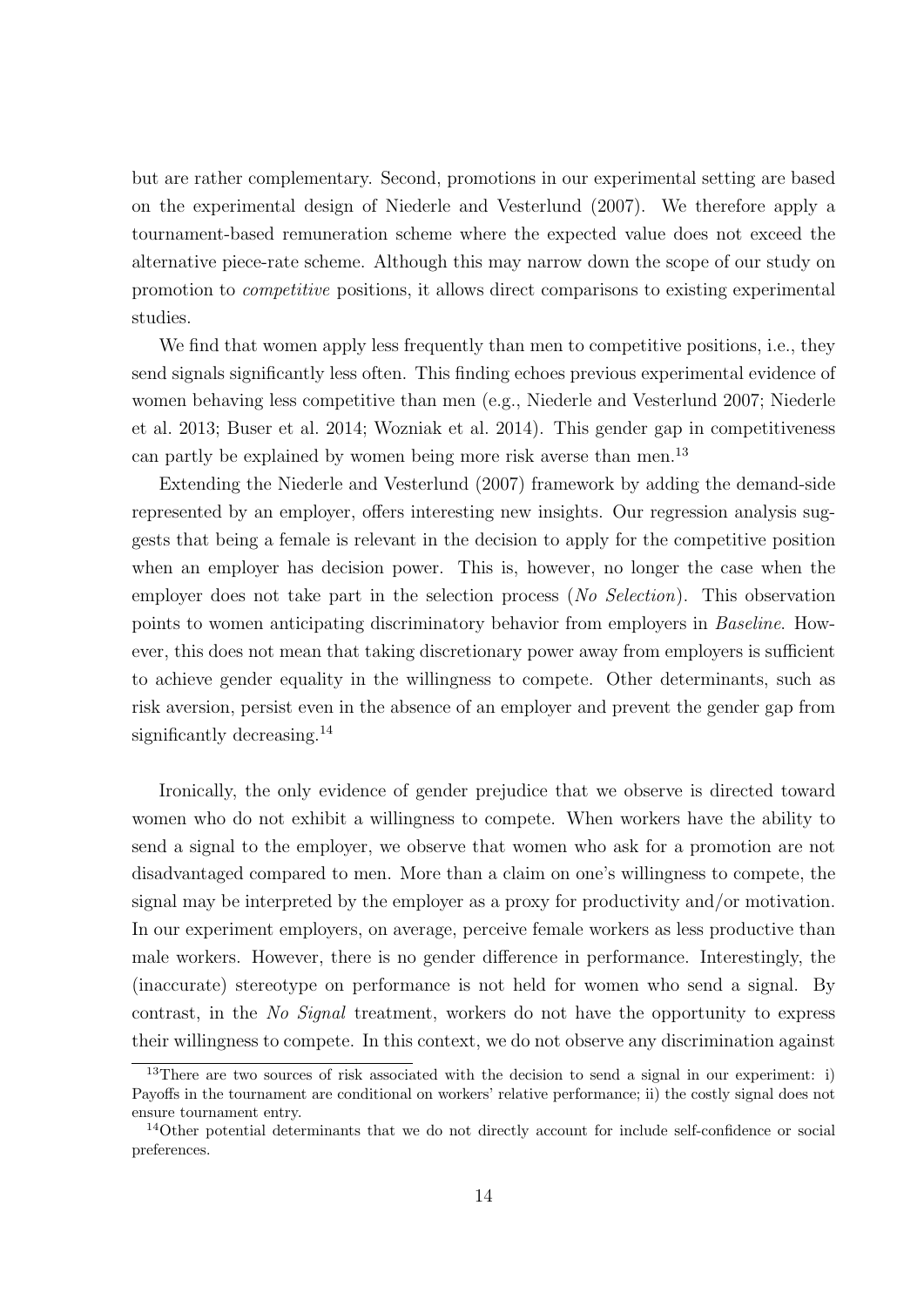women. In this treatment the gender composition in competitive positions is close to being perfectly balanced. The "signaling institution" may therefore be considered at the heart of the issues leading to gender inequality in access to promotion. One should, however, question the relevance of a working environment where individuals cannot express their preferences. So far, our analysis has pertained to the attainment of gender equality in promotion. Reaching perfect gender equality may, however, be undesirable, if it implies that women are assigned to positions that they are not aiming at.

## 5 Conclusion

In the current paper, we investigate gender differences in access to competitive positions when *both* workers and employers are active in the promotion process. We implement a simple experiment where workers can signal their willingness to be promoted to the competitive position and employers have a final say on the matter. We find that women are significantly less likely to be promoted. This is a consequence of the interplay between the supply-side (gender difference in competitiveness) and the demand-side (employer discrimination) in our experimental labor market. To disentangle between both channels, we implement two control treatments that either limit workers expressing their preferences (*No Selection*) or limit an employer's role in the promotion process (*No Signal*).

We report three main findings. First, gender disparity in competitive positions is highest when both employer and workers interact within the promotion process. It significantly decreases when the employer does not have discretionary power. In stark contrast, the gender composition among promoted participants is close to being perfectly balanced in a situation where employers select with no information on the willingness to compete. Second, women apply for the competitive position significantly less often than men. Although gender differences in risk tolerance appear to be the main driver of this gender gap, our data suggest that women may anticipate discriminatory behavior from the employer. Third, we do not find evidence of discriminatory behavior from employers when they are not informed of workers' willingness to compete. In an environment where workers have the ability to signal themselves, women who do not send a signal are significantly less likely to be promoted compared to men in the same situation. However, women signaling themselves do not suffer from unequal treatment. While employer discrimination is still at the heart of current policy debates, our findings rather point to the role of workers' preferences. If gender parity is a desirable outcome, the supply-side of the labor market would be the relevant policy target.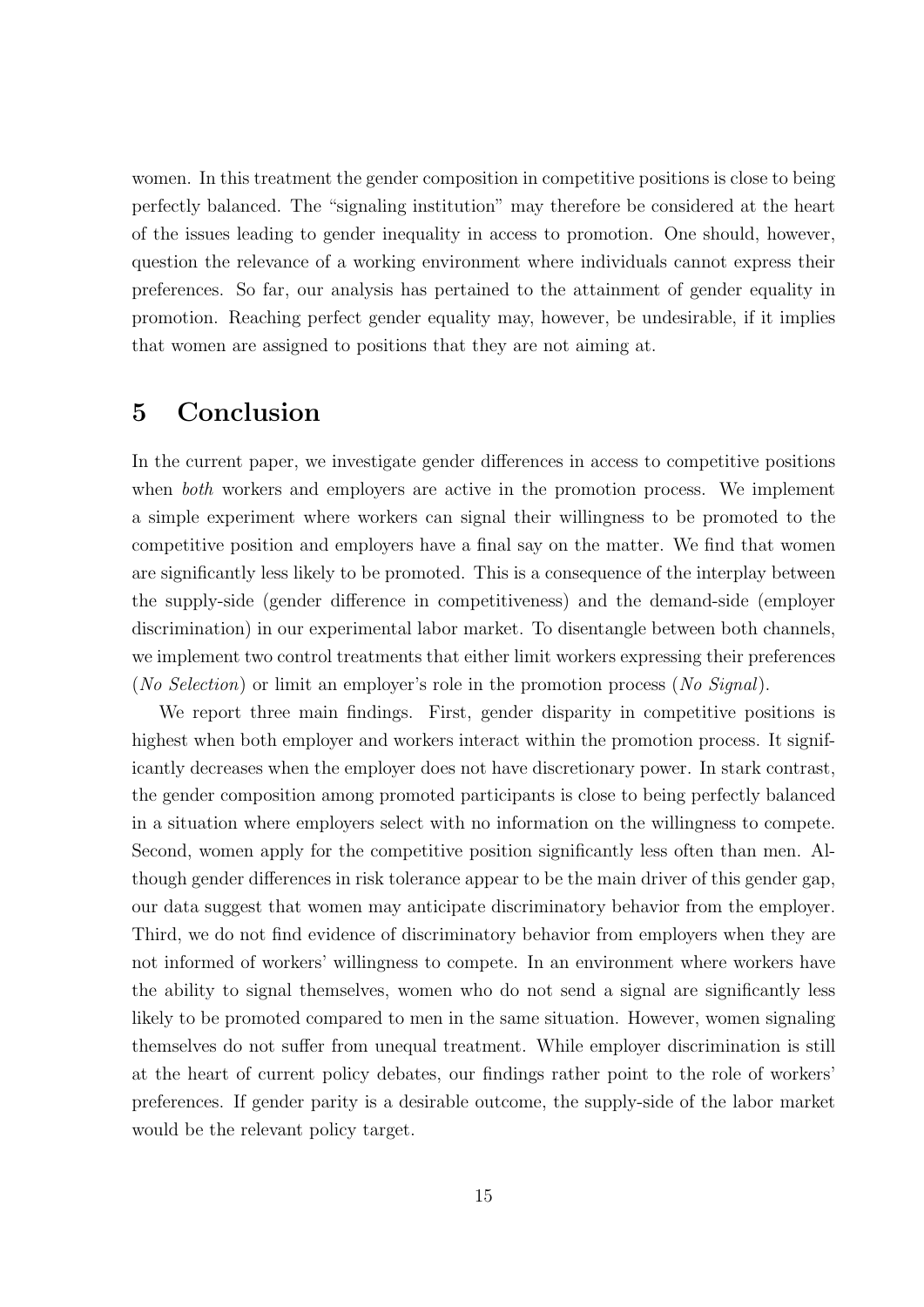## References

- L. Babcock and S. Laschever. Women don't ask: Negotiation and the gender divide. Princeton University Press, 2009.
- G. Beaurain and D. Masclet. Does affirmative action reduce gender discrimination and enhance efficiency? new experimental evidence. European Economic Review, 90:350– 362, 2016.
- M. Blanco, D. Engelmann, A. K. Koch, and H.-T. Normann. Belief elicitation in experiments: is there a hedging problem? Experimental Economics, 13(4):412–438, 2010.
- F. Blau and L. Kahn. Gender differences in pay. Journal of Economic Perspectives, 14 (4):75–99, 2000.
- F. D. Blau and L. M. Kahn. The gender earnings gap: learning from international comparisons. The American Economic Review, 82(2):533–538, 1992.
- I. Bohnet, A. Van Geen, and M. Bazerman. When performance trumps gender bias: Joint vs. separate evaluation. Management Science, 62(5):1225–1234, 2015.
- T. Buser, M. Niederle, H. Oosterbeek, et al. Gender, competitiveness and career choices. The Quarterly Journal of Economics, 129(3):1409–1447, 2014.
- G. Charness and U. Gneezy. Strong evidence for gender differences in risk taking. Journal of Economic Behavior & Organization, 83(1):50–58, 2012.
- R. Croson and U. Gneezy. Gender differences in preferences. Journal of Economic literature, 47(2):448–474, 2009.
- T. N. Daymont and P. J. Andrisani. Job preferences, college major, and the gender gap in earnings. Journal of Human Resources, pages 408–428, 1984.
- C. C. Eckel and P. J. Grossman. Sex differences and statistical stereotyping in attitudes toward financial risk. Evolution and human behavior, 23(4):281–295, 2002.
- C. C. Eckel and P. J. Grossman. Forecasting risk attitudes: An experimental study using actual and forecast gamble choices. Journal of Economic Behavior  $\mathcal B$  Organization, 68  $(1):1-17, 2008.$
- U. Fischbacher. z-tree: Zurich toolbox for ready-made economic experiments. Experimental economics, 10(2):171–178, 2007.